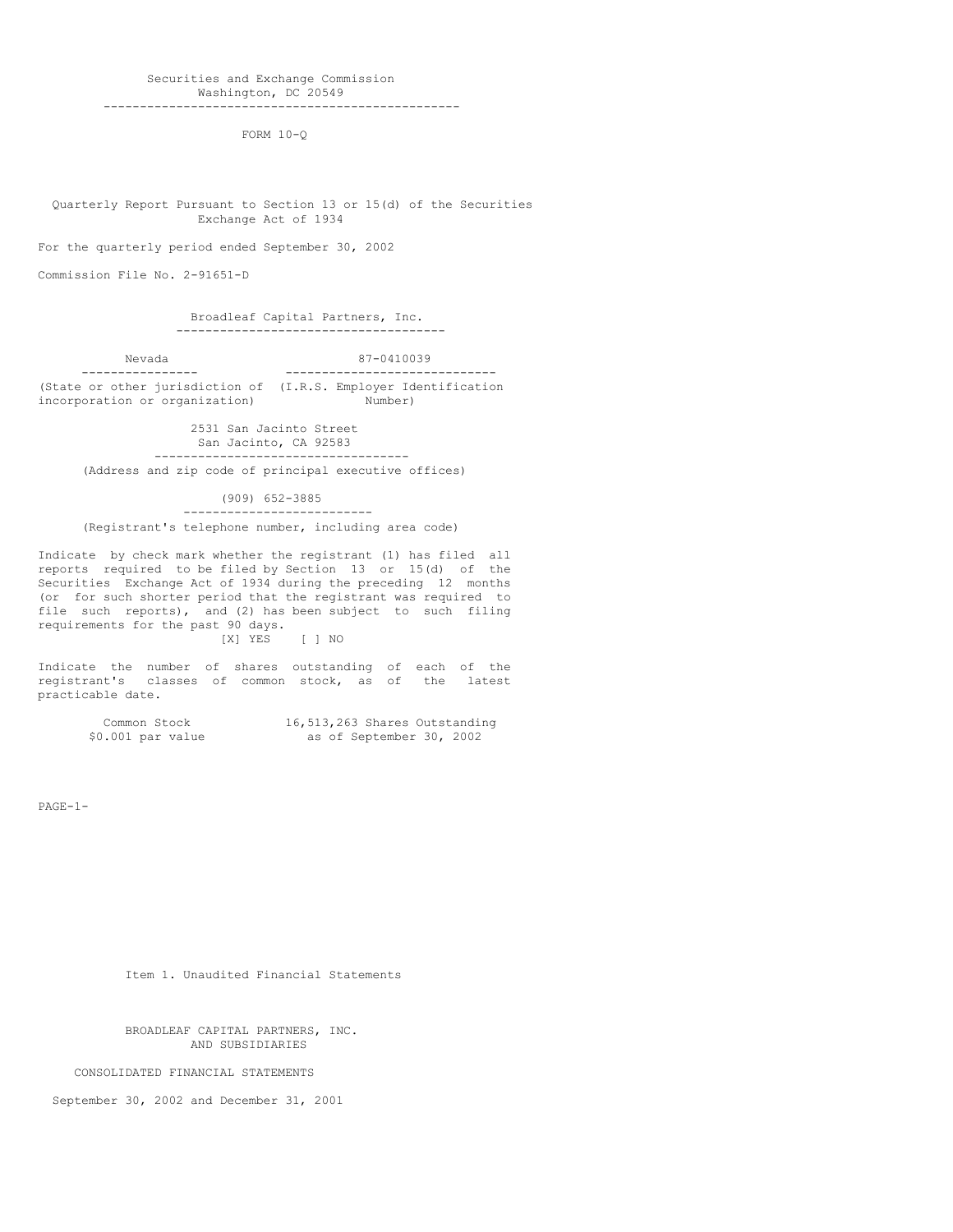PAGE-2-

BROADLEAF CAPITAL PARTNERS, INC. AND SUBSIDIARIES Consolidated Balance Sheets September 30, 2002 and December 31, 2001

| ASSETS                                                    |                                      |                      |
|-----------------------------------------------------------|--------------------------------------|----------------------|
| <b>CURRENT ASSETS</b>                                     | September 30,<br>2002<br>(Unaudited) | December 31,<br>2001 |
| Cash<br>Accounts receivable, net<br>Notes receivable, net | \$877<br>5,427                       | Ŝ<br>764<br>24,855   |
| Total Current Assets                                      | 6,304                                | 25,619               |
| FIXED ASSETS, NET                                         | 72,464                               | 98,384               |
| OTHER ASSETS                                              |                                      |                      |
| Investments in limited<br>partnerships                    | 965,455                              | 1,038,856            |
| Other assets                                              | 890                                  | 1,059                |
| Total Other Assets                                        | 966,345                              | 1,039,915            |
| TOTAL ASSETS                                              | \$1,045,113<br>---------------       | 1,163,918<br>S.      |

The accompanying notes are an integral part of these consolidated financial statements.

PAGE-3-

BROADLEAF CAPITAL PARTNERS, INC. AND SUBSIDIARIES Consolidated Balance Sheets (Continued) September 30, 2002 and December 31, 2001

LIABILITIES AND STOCKHOLDERS' EQUITY (DEFICIT) ---------------------------------------------------

|                     | September 30, December 31,<br>2002<br>(Unaudited) |            |  | 2001    |
|---------------------|---------------------------------------------------|------------|--|---------|
| CURRENT LIABILITIES |                                                   |            |  |         |
| Accounts payable    | S.                                                | 469,509 \$ |  | 499,195 |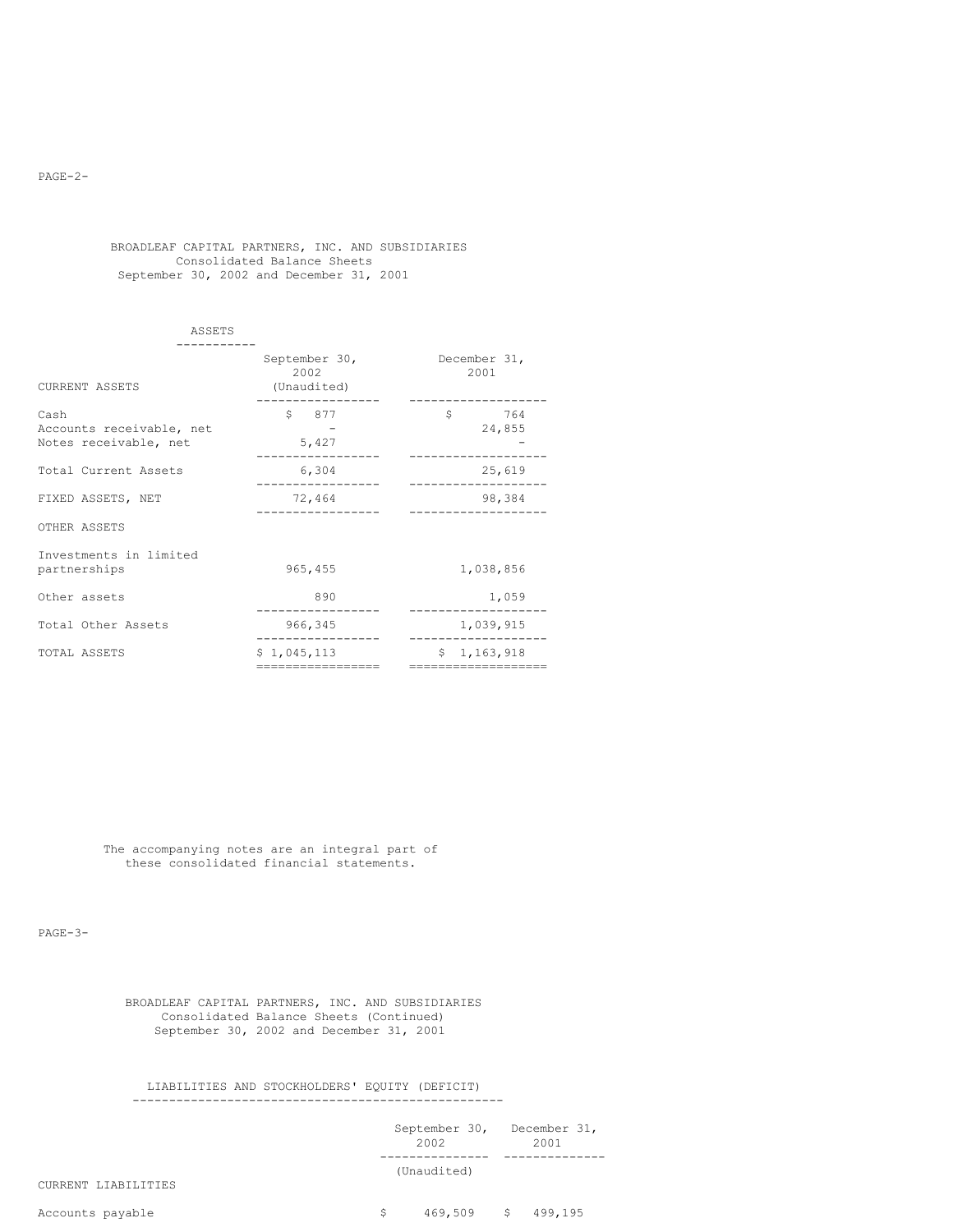| Accounts payable - officers and directors<br>Accrued expenses<br>Accrued interest                                     | 232, 212                  | 225,760<br>181,789<br>254, 311 176, 638                                                                 |
|-----------------------------------------------------------------------------------------------------------------------|---------------------------|---------------------------------------------------------------------------------------------------------|
| Judgments payable<br>Notes payable - current portion                                                                  |                           | 1,041,784 2,083,300<br>791,694 862,166                                                                  |
| Total Current Liabilities                                                                                             | ----------                | 2,789,510 4,028,848                                                                                     |
| LONG-TERM DEBT                                                                                                        |                           |                                                                                                         |
| Notes payable - long term                                                                                             |                           | 500,000 500,000                                                                                         |
| NET LIABILITIES IN EXCESS OF THE ASSETS OF<br>DISCONTINUED OPERATIONS                                                 |                           | 272,397 295,892<br>-----------                                                                          |
| Total Liabilities                                                                                                     | 3,561,907 4,824,740       |                                                                                                         |
| COMMITMENTS AND CONTINGENCIES                                                                                         |                           |                                                                                                         |
| STOCKHOLDERS' EQUITY (DEFICIT)                                                                                        |                           |                                                                                                         |
| Preferred stock: 10,000,000 shares authorized at<br>\$0.01 par value; 515,300 shares issued and<br>outstanding        | 5,153                     | 5,153                                                                                                   |
| Common stock: 250,000,000 shares authorized at<br>\$0.001 par value; 16,513,263 and 2,303,507 shares                  |                           |                                                                                                         |
| issued and outstanding, respectively<br>Additional paid-in capital<br>Subscriptions receivable<br>Accumulated deficit |                           | 16,514 2,304<br>12,641,332 12,302,987<br>$(157, 769)$ $(347, 337)$<br>$(15, 022, 024)$ $(15, 623, 929)$ |
| Total Stockholders' Equity (Deficit)                                                                                  |                           | $(2, 516, 794)$ $(3, 660, 822)$                                                                         |
| TOTAL LIABILITIES AND STOCKHOLDERS' EQUITY<br>(DEFICIT)                                                               | $$1,045,113$ $$1,163,918$ | ===============================                                                                         |

The accompanying notes are an integral part of these consolidated financial statements.

PAGE-4-

BROADLEAF CAPITAL PARTNERS, INC. AND SUBSIDIARIES Schedule of Investments September 30, 2002 and December 31, 2001

# September 30, 2002 ------------------ (Unaudited)

| Company                             | Description of<br>Business | Number of<br>Shares Owned<br>$($ or $\frac{6}{3}$ $)$ | Cost                      | Fair<br>Value               |
|-------------------------------------|----------------------------|-------------------------------------------------------|---------------------------|-----------------------------|
| Canyon Shadows                      | Real estate                | 10 <sup>8</sup>                                       |                           | $$1,131,961$ $$965,455$ (e) |
| IPO/Emerging Growth<br>Company, LLC | Start-up                   | 33%                                                   | 100,000                   | $-0-$ (f)                   |
| San Diego Soccer<br>Development     | Dormant company            | 1,551,001                                             | 715,905                   | $-0-$ (f)                   |
| Other                               |                            | 8,000                                                 | 15,962                    | $-0-$ (f)                   |
| Bio-Friendly<br>Corporation         | Start-up                   | 437,500                                               | 180,000                   | $-0-$ (f)                   |
| Las Vegas Soccer<br>Development     | Start-up                   | 1,020,000                                             | 20,000                    | $-0-$ (f)                   |
| Total                               |                            |                                                       | \$2,163,828<br>========== | \$965,455<br>----------     |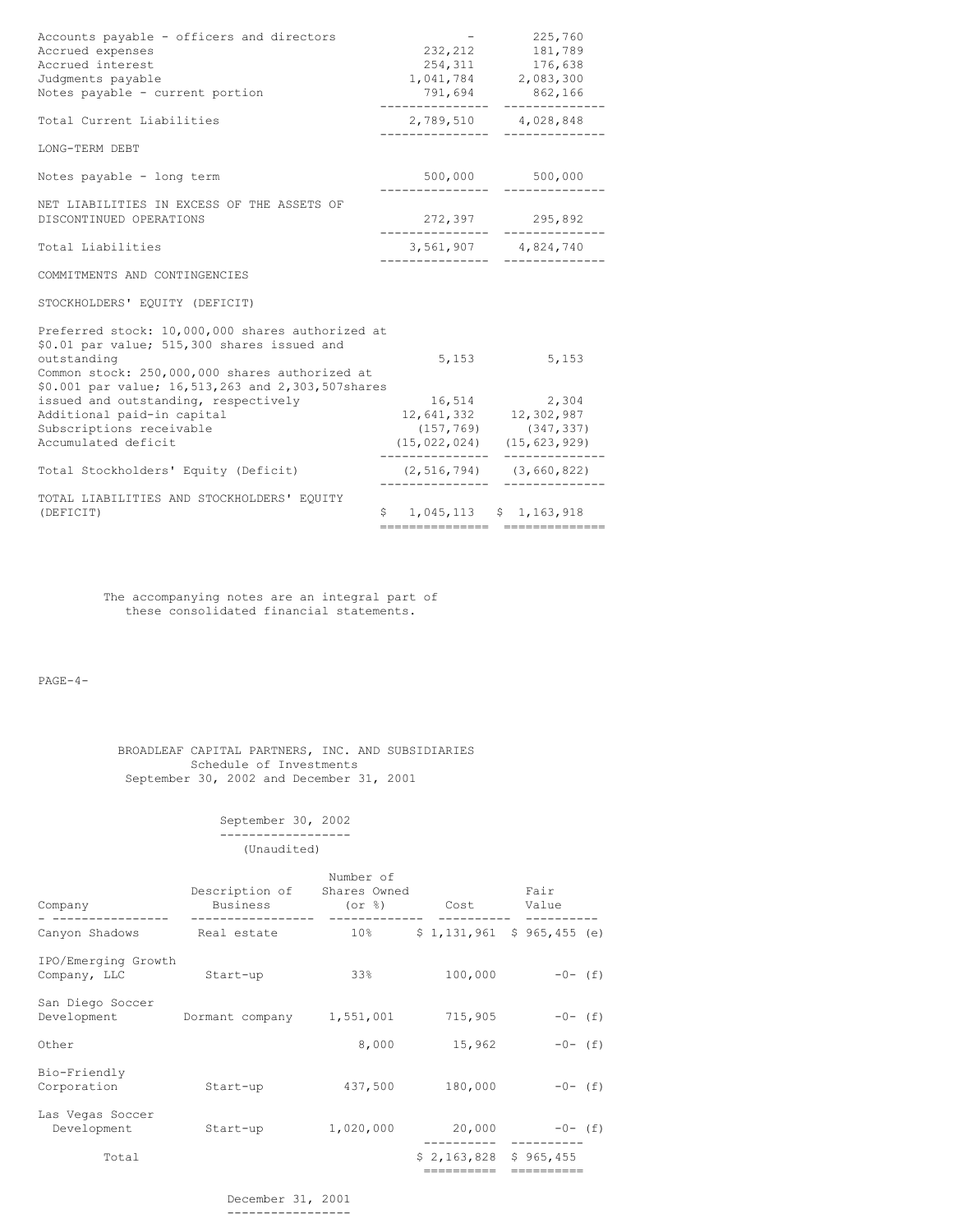| Canyon Shadows                      | Real estate      | 10 <sup>°</sup> |             | $$1,131,961$ $$1,038,856(e)$ |
|-------------------------------------|------------------|-----------------|-------------|------------------------------|
| IPO/Emerging Growth<br>Company, LLC | Start-up         | 33%             | 100,000     | $-0-$ (a)                    |
| San Diego Soccer<br>Development     | Soccer franchise | 1,551,001       | 715,905     | $-0-$ (c)                    |
| Other                               |                  | 8,000           | 15,962      | $-0- (f)$                    |
| Bio-Friendly<br>Corporation         | Start-up         | 437,500         | 180,000     | $-0-$ (d)                    |
| Las Vegas Soccer<br>Development     | Start-up         | 1,020,000       | 20,000      | $-0-$ (d)                    |
| Total                               |                  |                 | \$2,163,828 | \$1,038,856                  |

Note - All of the above investments are considered non-income producing securities.

> The accompanying notes are an integral part of these consolidated financial statements.

PAGE-5-

BROADLEAF CAPITAL PARTNERS, INC. AND SUBSIDIARIES Schedule of Investments (Continued) September 30, 2002 and December 31, 2001

a) Non-public company, represents ownership in an LLC, fair value is determined in good faith by the Company based on a variety of factors.

b) Public market method of valuation based on trading price of stock at year-end.

c) The fair value of restricted shares is determined in good faith by the Company based on a variety of factors, including recent and historical prices and other recent transactions.

d) No public market for this security exists - cost method of valuation used.

e) The Company's board of directors has valued this investment at cost, less cash distributions to the Company from Canyon Shadows.

f) At December 31, 2001, the Company's board of directors determined that the Company is unlikely to recover its investments in these companies, and elected to value the investments at zero. The board maintains the same opinion at September 30, 2002.

> The accompanying notes are an integral part of these consolidated financial statements.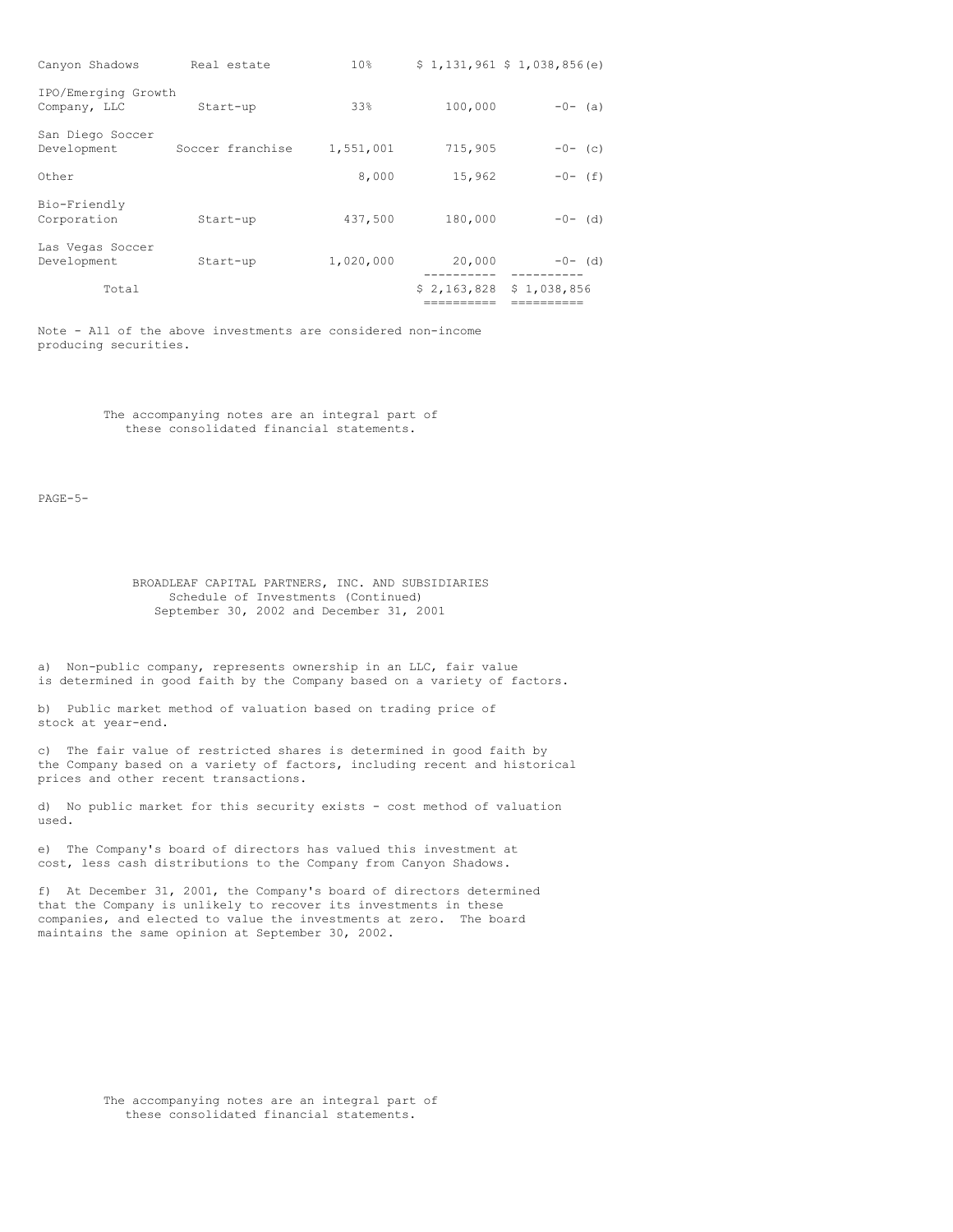#### BROADLEAF CAPITAL PARTNERS, INC. AND SUBSIDIARIES Consolidated Statements of Operations (Unaudited)

|                                                                                                               | For the Nine<br>Months Ended<br>September 30,<br>------------------ |                                                                                                           | For the Three<br>Months Ended<br>September 30,<br>------------------ |                                                                                |
|---------------------------------------------------------------------------------------------------------------|---------------------------------------------------------------------|-----------------------------------------------------------------------------------------------------------|----------------------------------------------------------------------|--------------------------------------------------------------------------------|
|                                                                                                               | 2002                                                                | 2001                                                                                                      |                                                                      | 2002 2001                                                                      |
| <b>REVENUES</b>                                                                                               |                                                                     |                                                                                                           |                                                                      |                                                                                |
| Investment banking income<br>Development income<br>Interest income<br>Realized gain on investments            | $\mathsf{S}$ and $\mathsf{S}$<br>$\sim$                             | $\qquad \qquad - \quad \  \  \, \varsigma \qquad \qquad -$<br>68,250<br>$-25,429$<br>$\sim 100$ m $^{-1}$ | $\mathsf{S}$ . The set of $\mathsf{S}$                               | $\begin{array}{ccc} \xi & \qquad & - \end{array}$<br>28,858                    |
| Other income                                                                                                  | --------                                                            | 8,132 4,664<br>---------                                                                                  | --------                                                             | $1,900$ 3,944<br>--------                                                      |
| Total Revenues                                                                                                | 8,132<br>--------                                                   | 98,343<br>--------                                                                                        | 1,900<br>---------                                                   | 32,802<br>--------                                                             |
| <b>EXPENSES</b>                                                                                               |                                                                     |                                                                                                           |                                                                      |                                                                                |
| General and administrative<br>Bad debt expense<br>Depreciation and amortization<br>Loss on disposal of assets | 25,920<br>$\sim 100$ km s $^{-1}$                                   | 491,689 412,694<br>6,000 333,717<br>31,540<br>8,114<br>-------- --------                                  | $\mathcal{L}_{\rm{max}}$ and $\mathcal{L}_{\rm{max}}$                | 211,470 276,169<br>6,000 114,519<br>8,640 16,332<br>8,114<br>-------- -------- |
| Total Expenses                                                                                                | ---------                                                           | 523,609 786,065<br>---------                                                                              |                                                                      | 226,110 415,134                                                                |
| INCOME (LOSS) FROM<br>OPERATIONS                                                                              | ---------                                                           | (515,477) (687,722)<br>---------                                                                          | ________                                                             | $(224, 210)$ $(382, 332)$<br>--------                                          |
| OTHER INCOME (EXPENSE)                                                                                        |                                                                     |                                                                                                           |                                                                      |                                                                                |
| Interest income<br>Interest expense<br>Gain on forgiveness of debt 1,184,752<br>Realized gain (loss)          |                                                                     | $(135, 865)$ $(82, 910)$                                                                                  |                                                                      | $(53, 714)$ $(18, 963)$                                                        |
| on investment<br>Unrealized gain (loss)                                                                       | 45,000                                                              |                                                                                                           | 45,000                                                               |                                                                                |
| on investment                                                                                                 | ---------                                                           | $-$ (392,897)<br>--------                                                                                 |                                                                      |                                                                                |
| Total Other Income (expense) 1,093,887 (475,807)                                                              |                                                                     |                                                                                                           | $(8, 714)$ $(18, 963)$                                               |                                                                                |
| NET INCOME (LOSS) FROM<br>CONTINUING OPERATIONS                                                               |                                                                     | 578,410 (1,163,529) (232,924) (401,295)                                                                   |                                                                      |                                                                                |
| INCOME (LOSS) FROM<br>DISCONTINUED OPERATIONS                                                                 | --------                                                            | 23,495 61,504<br>--------                                                                                 | ---------                                                            | $(1, 685)$ $(18, 021)$<br>$- - - - - - - -$                                    |
| NET INCOME (LOSS)                                                                                             |                                                                     | 601,905 (1,102,025) (234,609) (419,316)                                                                   |                                                                      |                                                                                |
| OTHER COMPREHENSIVE GAIN                                                                                      |                                                                     |                                                                                                           |                                                                      |                                                                                |
| Gain on treasury stock                                                                                        | ---------                                                           |                                                                                                           |                                                                      |                                                                                |
| NET COMPREHENSIVE INCOME<br>(LOSS)                                                                            |                                                                     | $$601, 905$ $$(1, 102, 025)$ $$(234, 609)$ $$(419, 316)$<br>--------- --------                            |                                                                      | ======== ========                                                              |

The accompanying notes are an integral part of these consolidated financial statements.

PAGE-7-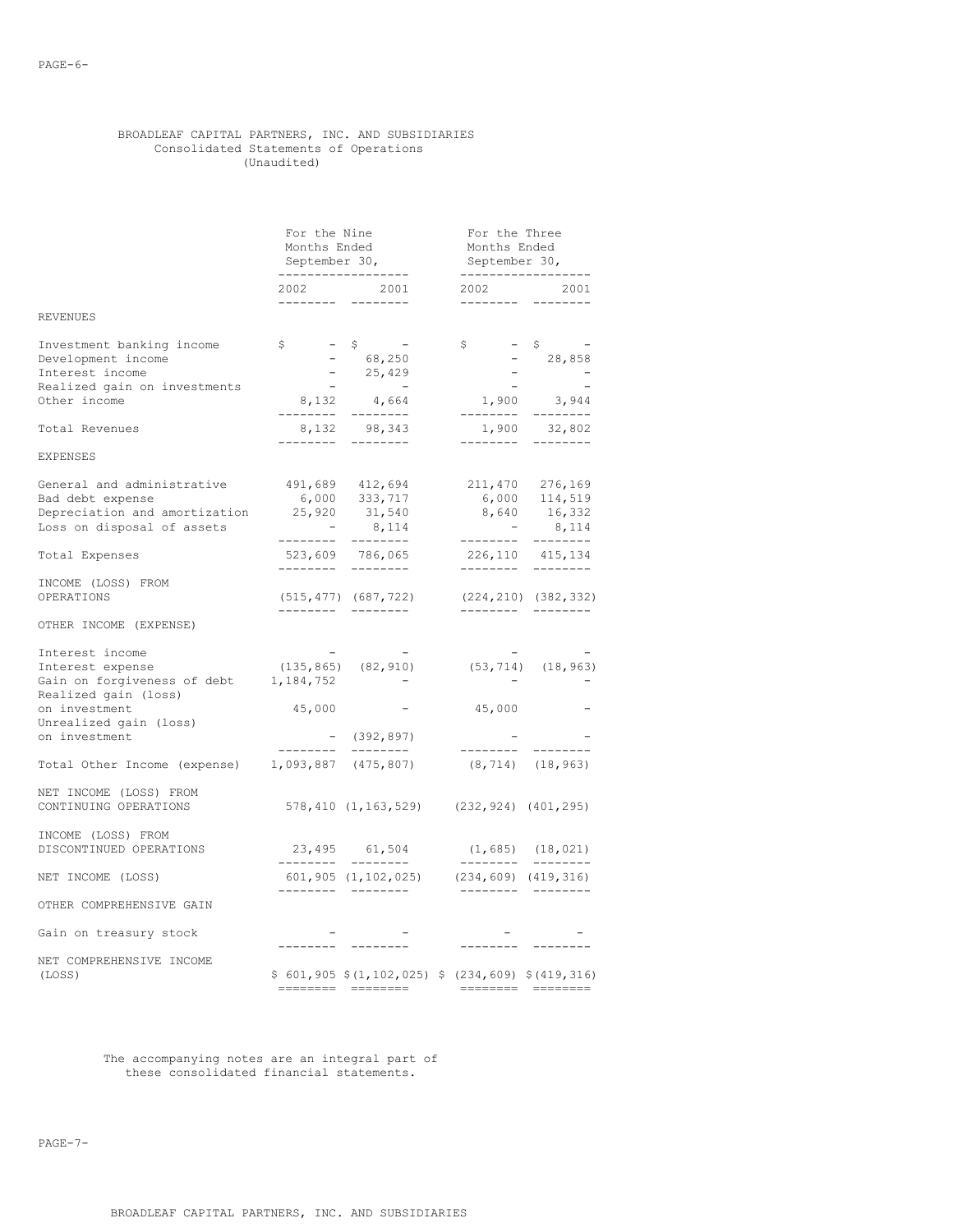|                                                                                             |                                                       | For the Nine<br>Months Ended<br>September 30,<br>---------------------                                            |  |  |
|---------------------------------------------------------------------------------------------|-------------------------------------------------------|-------------------------------------------------------------------------------------------------------------------|--|--|
|                                                                                             | 2002                                                  | 2001                                                                                                              |  |  |
| CASH FLOWS FROM OPERATING ACTIVITIES                                                        | ----------                                            | ____________                                                                                                      |  |  |
| Net income (loss) from continuing operations<br>Adjustments to reconcile net loss to        | $$578,410$ $$(1,163,529)$                             |                                                                                                                   |  |  |
| net cash used by operating activities:<br>Depreciation and amortization<br>Bad debt expense | $\sim 10^{-1}$                                        | 25,920 38,770<br>333,717                                                                                          |  |  |
| Loss on investment                                                                          |                                                       | 8,114                                                                                                             |  |  |
| Gain on forgiveness of debt                                                                 | (1, 136, 952)                                         |                                                                                                                   |  |  |
| Unrealized loss on investments                                                              |                                                       |                                                                                                                   |  |  |
| Stock issued for services                                                                   | $19,236$ $392,897$                                    |                                                                                                                   |  |  |
| Discontinued operations:                                                                    |                                                       |                                                                                                                   |  |  |
| Net income (loss)                                                                           |                                                       | $(6, 505)$ 61,504                                                                                                 |  |  |
| Depreciation and amortization                                                               |                                                       |                                                                                                                   |  |  |
| Loss on disposal of assets                                                                  |                                                       |                                                                                                                   |  |  |
| Gain on forgiveness of debt                                                                 | 30,000                                                |                                                                                                                   |  |  |
| Changes in operating assets and liabilities:                                                |                                                       |                                                                                                                   |  |  |
| (Increase) decrease in accounts and notes receivable $24,855$ (67,858)                      |                                                       |                                                                                                                   |  |  |
| (Increase) decrease in notes receivable - related party $(5, 427)$                          |                                                       | $\mathcal{L}^{\mathcal{L}}(\mathcal{L}^{\mathcal{L}})$ and $\mathcal{L}^{\mathcal{L}}(\mathcal{L}^{\mathcal{L}})$ |  |  |
| (Increase) decrease in prepaid expenses                                                     | $\sim$ $ \sim$                                        | 2,704                                                                                                             |  |  |
| (Increase) decrease in other assets                                                         | 169                                                   | (653)                                                                                                             |  |  |
|                                                                                             |                                                       |                                                                                                                   |  |  |
| Increase (decrease) in accounts payable and accrued                                         |                                                       |                                                                                                                   |  |  |
| expenses                                                                                    |                                                       | $(129, 842)$ $(20, 841)$<br>35, 436 $(190, 000)$                                                                  |  |  |
| Increase (decrease) in judgments payable                                                    |                                                       |                                                                                                                   |  |  |
| Increase (decrease) in discontinued operation,<br>net liabilities                           |                                                       | $(23, 495)$ $(60, 046)$                                                                                           |  |  |
| Net Cash Used in Operating Activities                                                       | ----------                                            | $(588, 195)$ $(665, 221)$                                                                                         |  |  |
| CASH FLOWS FROM INVESTING ACTIVITIES                                                        |                                                       |                                                                                                                   |  |  |
| Receipt of cash distributions on investment                                                 | 73,401                                                |                                                                                                                   |  |  |
| Purchase of property and equipment                                                          | $\mathcal{L}_{\rm{max}}$ and $\mathcal{L}_{\rm{max}}$ | (2, 410)                                                                                                          |  |  |
|                                                                                             | ---------                                             | ------------                                                                                                      |  |  |
| Net Cash Used in Investing Activities                                                       | 73,401<br>----------                                  | (2, 410)<br>------------                                                                                          |  |  |
| CASH FLOWS FROM FINANCING ACTIVITIES                                                        |                                                       |                                                                                                                   |  |  |
| Proceeds from long-term borrowings                                                          |                                                       | 195,000 412,500                                                                                                   |  |  |
| Payment on long-term borrowings                                                             |                                                       |                                                                                                                   |  |  |
| Receipt of subscription receivable                                                          |                                                       |                                                                                                                   |  |  |
| Stock issued for cash                                                                       |                                                       | $(10, 417)$ -<br>202,368 10,000<br>127,956 244,499                                                                |  |  |
|                                                                                             | ----------                                            | ------------                                                                                                      |  |  |
| Net Cash Provided by Financing Activities                                                   | 514,907<br>_________                                  | 666,999<br>----------                                                                                             |  |  |
| NET DECREASE IN CASH                                                                        | 113                                                   | (632)                                                                                                             |  |  |
| CASH, BEGINNING OF PERIOD                                                                   |                                                       | 764 2,513<br>------------                                                                                         |  |  |
| CASH, END OF PERIOD                                                                         | ----------                                            | $$877$ $$1,881$<br>------------                                                                                   |  |  |
|                                                                                             |                                                       |                                                                                                                   |  |  |

The accompanying notes are an integral part of these consolidated financial statements.

PAGE-8-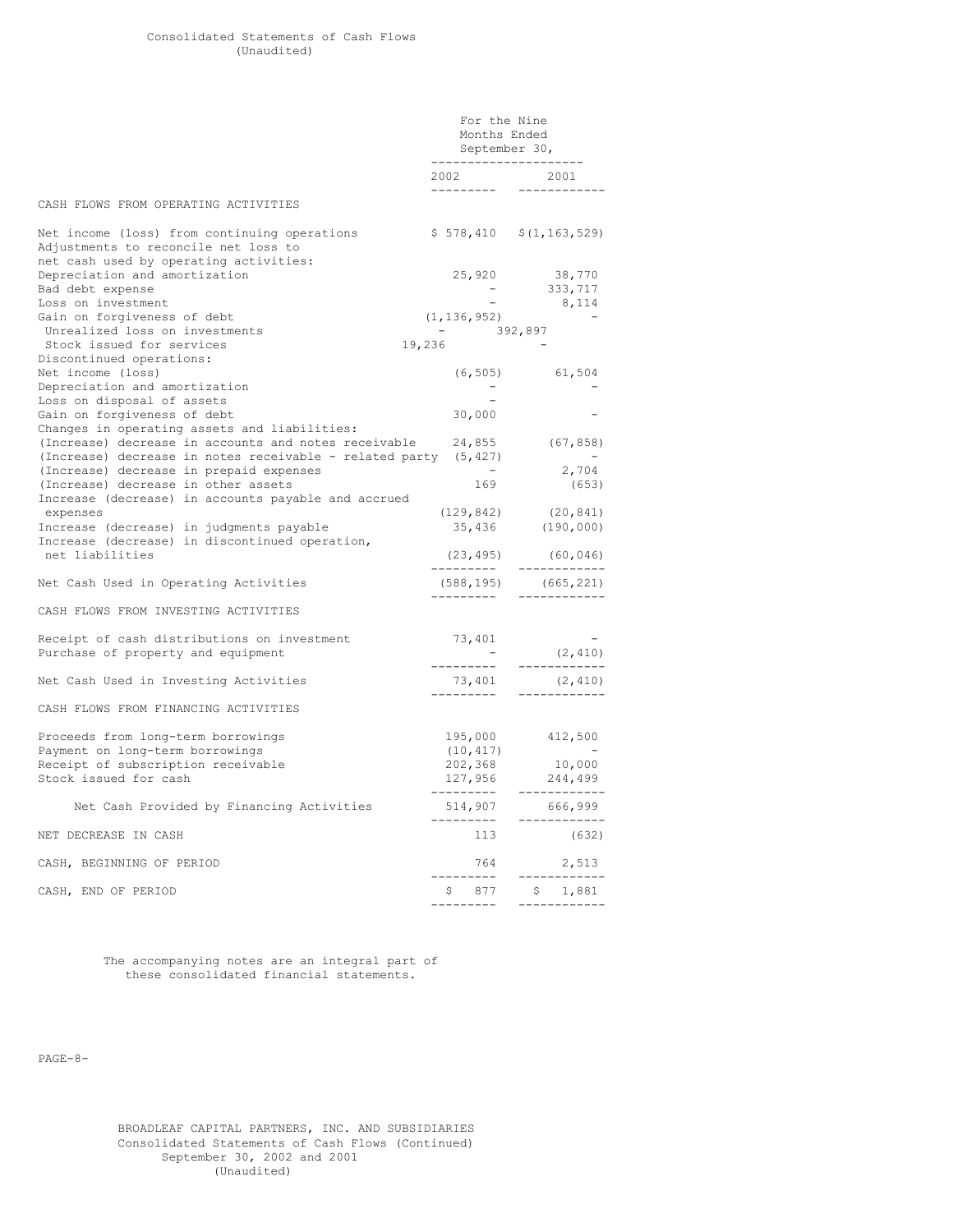|                                                                 | For the Nine Months Ended<br>September 30, |                       |          |      |
|-----------------------------------------------------------------|--------------------------------------------|-----------------------|----------|------|
|                                                                 |                                            | 2002                  |          | 2001 |
| SUPPLEMENTAL DISCLOSURE OF CASH FLOW<br><b>TNFORMATION</b>      |                                            |                       |          |      |
| Interest paid<br>Income taxes paid                              | \$<br>\$                                   |                       | Ş.<br>\$ | 156  |
| SUPPLEMENTAL DISCLOSURE OF NON-CASH<br>ACTIVITIES               |                                            |                       |          |      |
| Common stock issued in conversion<br>of debentures and interest |                                            | $$195,055$ $$451,169$ |          |      |

The accompanying notes are an integral part of these consolidated financial statements.

PAGE-9-

BROADLEAF CAPITAL PARTNERS, INC. AND SUBSIDIARIES Notes to the Consolidated Financial Statements September 30, 2002 and 2001

## NOTE 1 - BASIS OF FINANCIAL STATEMENT PRESENTATION

The accompanying unaudited consolidated condensed financial statements have been prepared by the Company pursuant to the rules and regulations of the Securities and Exchange Commission. Certain information and footnote disclosures normally included in financial statements prepared in accordance with generally accepted accounting principles have been condensed or omitted in accordance with such rules and regulations. The information furnished in the interim condensed financial statements include normal recurring adjustments and reflects all adjustments, which, in the opinion of management, are necessary for a fair presentation of such financial statements. Although management believes the disclosures and information presented are adequate to make the information not misleading, it is suggested that these interim condensed financial statements be read in conjunction with the Company's most recent audited financial statements and notes thereto included in its December 31, 2001 Annual Report on Form 10-KSB. Operating results for the nine months ended September 30, 2002 are not necessarily indicative of the results that may be expected for the year ending December 31, 2002.

#### NOTE 2 - GOING CONCERN

As reported in the consolidated financial statements, the Company has an accumulated deficit of approximately \$15,022,000 as of September 30, 2002. The Company also has certain debts that are in default at September 30, 2002. The Company's stockholders' deficit at September 30, 2002 was \$2,516,794, and its current liabilities exceeded its current assets by \$2,783,206.

These factors create uncertainty about the Company's ability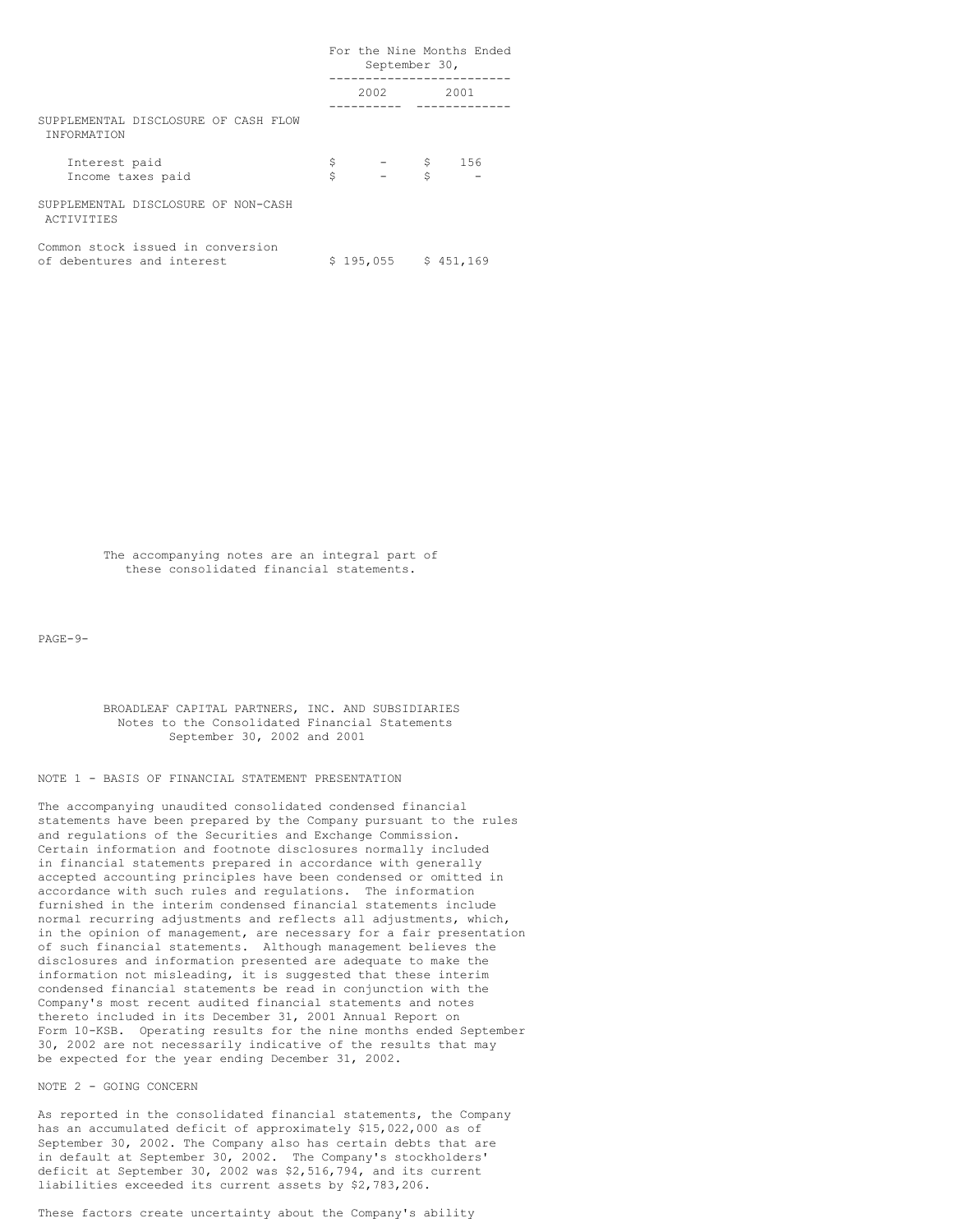to continue as a going concern. The ability of the Company to continue as a going concern is dependent on the Company obtaining adequate capital to fund operating losses until it becomes profitable. If the Company is unable to obtain adequate capital it could be forced to cease operations.

In order to continue as a going concern, develop and generate revenues and achieve a profitable level of operations, the Company will need, among other things, additional capital resources. Management's plans to obtain such resources for the Company include (1) raising additional capital through sales of common stock, (2) converting promissory notes into common stock and (3) entering into acquisition agreements with profitable entities with significant operations. In addition, management is continually seeking to streamline its operations and expand the business through a variety of industries, including real estate and financial management. However, management cannot provide any assurances that the Company will be successful in accomplishing any of its plans. The accompanying financial statements do not include any adjustments that might be necessary if the Company is unable to continue as a going concern.

#### NOTE 3 - MATERIAL EVENTS

In March 2002, the shareholders of the Company approved changing the name of the Company to Broadleaf Capital Partners, Inc. and changing the state of domicile from Colorado to Nevada. In addition, the shareholders approved a reverse stock split of 100 to 1. All references to common stock have been retroactively restated.

 $PAGE-10-$ 

ITEM 2. MANAGEMENT DISCUSSION AND ANALYSIS OF FINANCIAL CONDITION AND RESULTS OF OPERATIONS

This Form 10-QSB contains forward looking statements within the meaning of section 27A of the Securities Act of 1933 and section 21E of the Securities Exchange Act of 1934. The Company's actual results could differ materially from those set forth in the forward looking statements.

## MANAGEMENT DISCUSSION

Broadleaf Capital Partners, Inc. (Company) is a venture capital fund and plans to continue as a Business Development Corporation (BDC) under the 1940 Act. The Company makes direct investments in and provides management services to businesses that have at least a one-year operating history, the original founding management, with minimum annual revenues of \$1.5 million, and operating in niche or under-served markets. The Company intends to expand on its investment strategy and portfolio through the internal development of its present operations and other business opportunities, as well as the acquisition of additional business ventures. The Company has in the past, and may again in the future, raise capital specifically for the purpose of maintaining operations and making an investment that the Company believes is attractive.

ANALYSIS OF FINANCIAL CONDITION The third quarter of 2002 marked the continuance of assessing and consolidating the Company's previous investments and operations.

Results of Operations - Three months ended September 30, 2002, compared to the three months ended September 30, 2001.

Revenues. Revenues for the three months ended September 30, 2002 decreased by \$30,902 or 94% to \$1,900 from \$32,802 for the three months ended September 30, 2001. This decrease was primarily due to the absence of development income.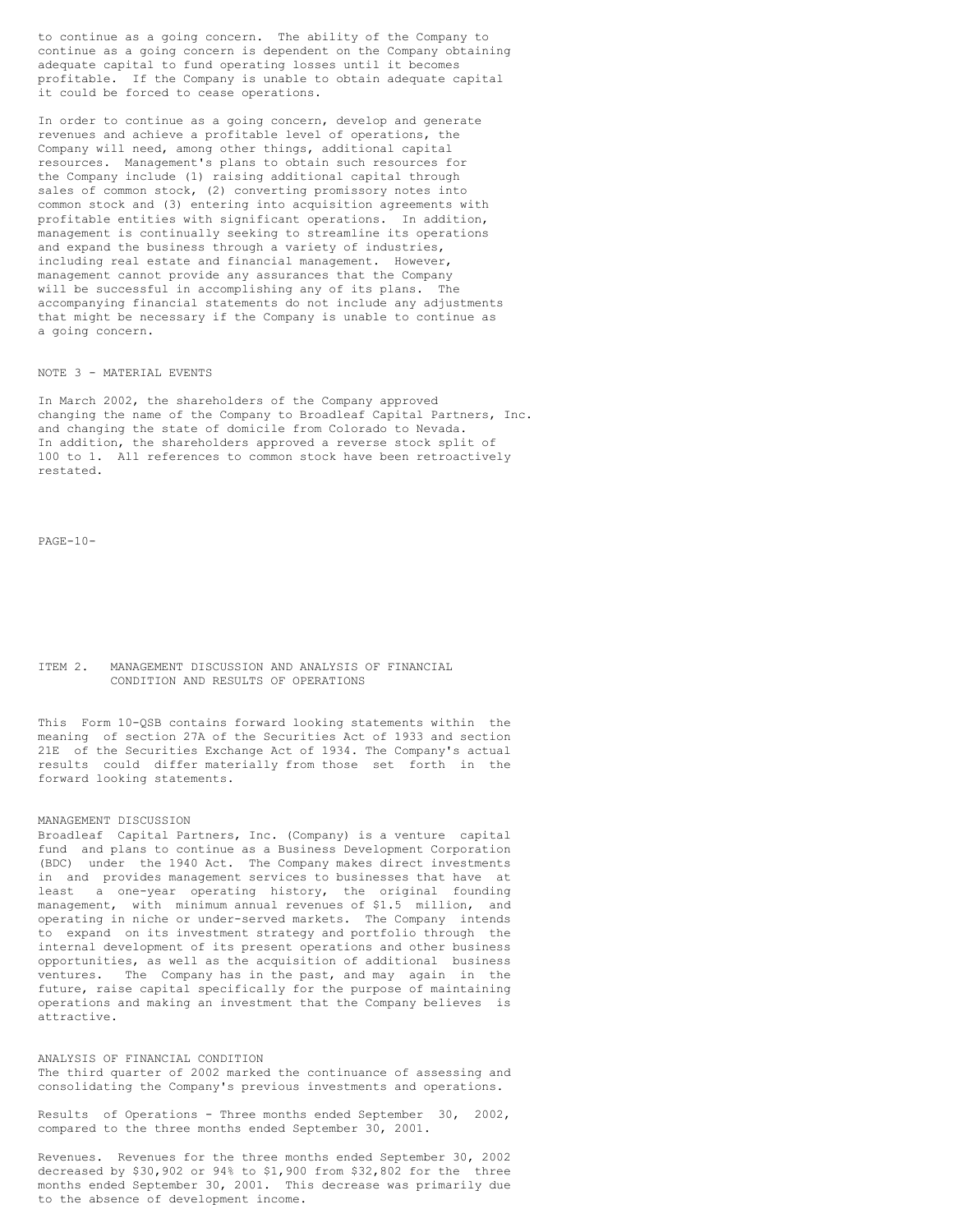Expenses. Expenses for the three months ended September 30, 2002 decreased by \$188,724 or 46% to \$226,110 from \$415,134 for the three months ended September 30, 2001. General and administrative expenses for the three months ended September 30, 2002 decreased by \$64,699 or 24% to \$211,470 from \$276,169. This decrease was primarily due to a reduction in operations.

Results of Operations - Nine months ended September 30, 2002, compared to the nine months ended September 30, 2001.

Revenues. Revenues for the nine months ended September 30, 2002 decreased by \$90,211 or 92% to \$8,132 from \$98,343 for the nine months ended September 30, 2001. This decrease was primarily due to the absence of development income and interest income.

Expenses. Total expenses for the nine months ended September 30, 2002, decreased by \$262,456 or 34% to \$523,609 from \$786,065 for the nine months ended September 30, 2001. This decrease was primarily due to a reduction in bad debt expense. General and administrative expenses for the nine months ended September 30, 2002, increased by \$78,995 or 16% to \$491,689 from \$412,694 for the nine months ended September 30, 2001.

 $PAGE-11-$ 

Changes in Financial Condition, Liquidity and Capital Resource.

For the nine months ended September 30, 2002, the Company funded its operations and capital requirements partially with its own working capital and partially with proceeds from stock offerings. As of September 30, 2002, the Company had cash of \$877.

PAGE-12-

### Item 3. Controls and Procedures

Within 90 days prior to the date of filing of this report, we carried out an evaluation, under the supervision and with the participation of our management, including the Chief Executive Officer (who also effectively serves as the Chief Financial Officer), of the design and operation of our disclosure controls and procedures. Based on this evaluation, our Chief Executive Officer concluded that our disclosure controls and procedures are effective for gathering, analyzing and disclosing the information we are required to disclose in the reports we file under the Securities Exchange Act of 1934, within the time periods specified in the SEC's rules and forms. There have been no significant changes in our internal controls or in other factors that could significantly affect internal controls subsequent to the date of this evaluation.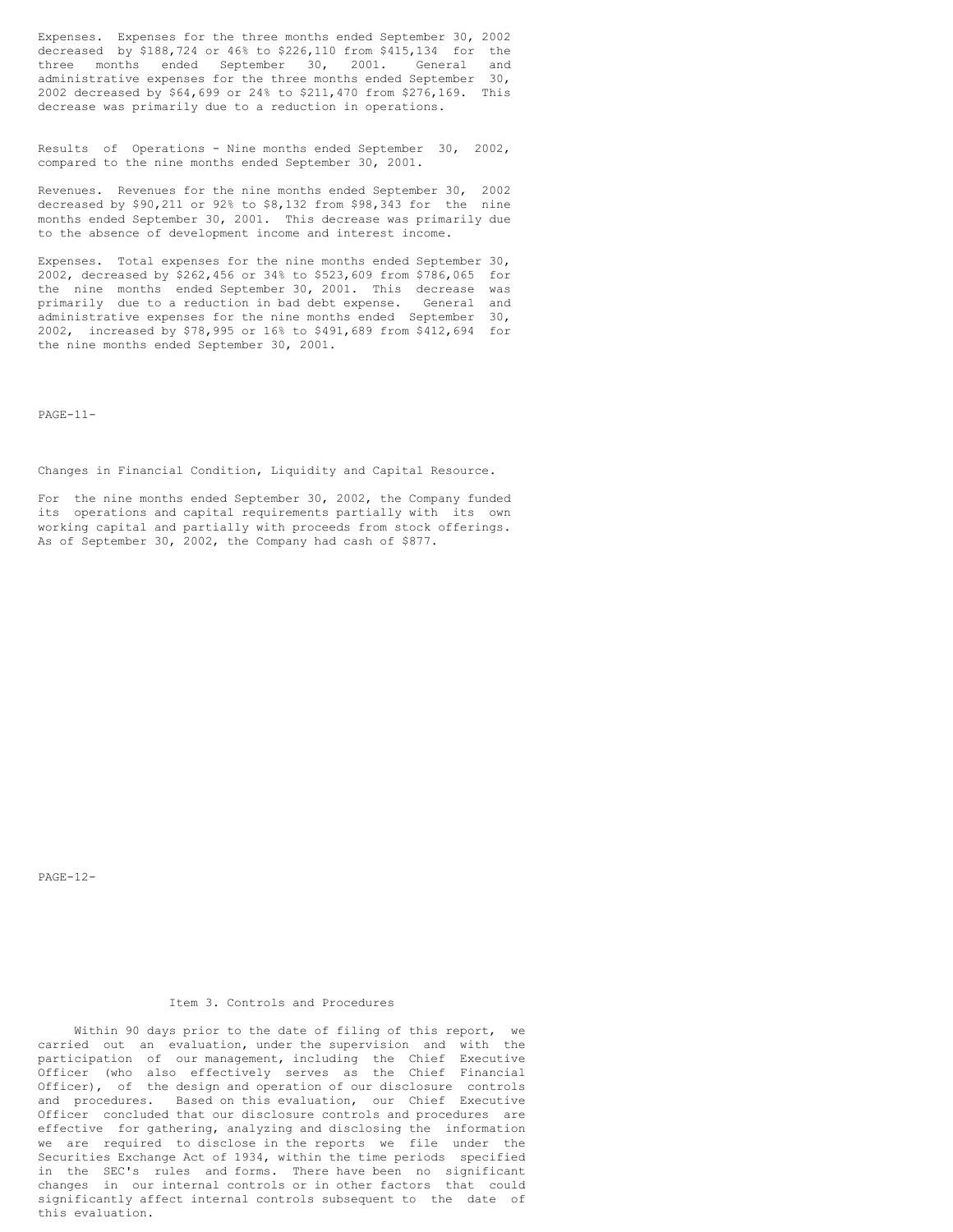Exhibit Name and/or Identification of Exhibit Number

99 Certification under Section 906 of the Sarbanes-Oxley Act (18 U.S.C. Section 1350)

PAGE-13-

### SIGNATURES

Pursuant to the requirements of the Securities Exchange Act of 1934, the registrant has duly caused this report to be signed on its behalf by the undersigned thereunto duly authorized.

BROADLEAF CAPITAL PARTNERS, INC.

November 19, 2002 /s/ Robert A. Braner

- ------------------ ------------------------- Robert A. Braner Interim President

November 19, 2002 /s/ Lisa L. Martinez - ------------------ ----------------------- Lisa L. Martinez Corporate Secretary

# CERTIFICATION

I, Robert A. Braner, certify that:

- 1.I have reviewed this quarterly report on Form 10-QSB of BROADLEAF CAPITAL PARTNERS, INC.;
- 2.Based on my knowledge, this quarterly report does not contain any untrue statement of a material fact, or omit to state a material fact necessary to make the statements made, in light of the circumstances under which such statements were made, not misleading with respect to the period covered by this quarterly report; and
- 3.Based on my knowledge, the financial statements, and other financial information included in this quarterly report, fairly present in all material respects the financial position, results of operations, and cash flows of the issuer as of, and for, the periods presented in this quarterly report.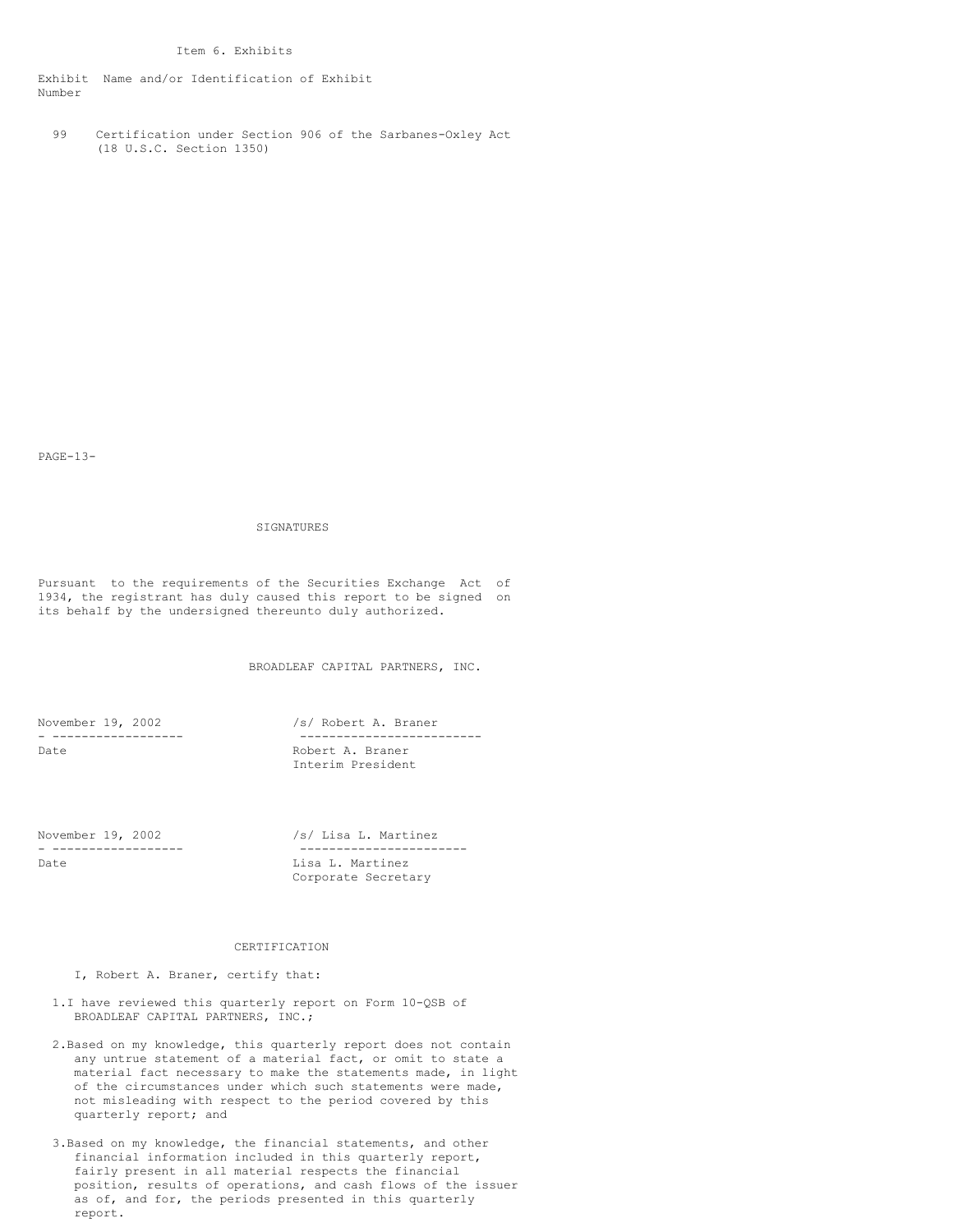- 4.I am responsible for establishing and maintaining disclosure controls and procedures for the issuer and have:
	- (i) Designed such disclosure controls and procedures to ensure that material information relating to the issuer is made known to me, particularly during the period in which the periodic reports are being prepared;
	- (ii) Evaluated the effectiveness of the issuer's disclosure controls and procedures as of September 30, 2002; and
	- (iii) Presented in the report our conclusions about the effectiveness of the disclosure controls and procedures based on my evaluation as of the Evaluation Date;
- 5.I have disclosed, based on my most recent evaluation, to the issuer's auditors and the audit committee of the board of directors (or persons fulfilling the equivalent function):
	- (i) All significant deficiencies in the design or operation of internal controls which could adversely affect the issuer's ability to record, process, summarize and report financial data and have identified for the issuer's auditors any material weaknesses in internal controls (none were so noted); and
	- (ii) Any fraud, whether or not material, that involves management or other employees who have a significant role in the issuer's internal controls (none were so noted); and
- 6.I have indicated in the report whether or not there were significant changes in internal controls or in other factors that could significantly affect internal controls subsequent to the date of our most recent evaluation, including any corrective actions with regard to significant deficiencies and material weaknesses.

Date: November 19, 2002

/s/ Robert A. Braner --------------------- President and CEO

 $PAGE-14-$